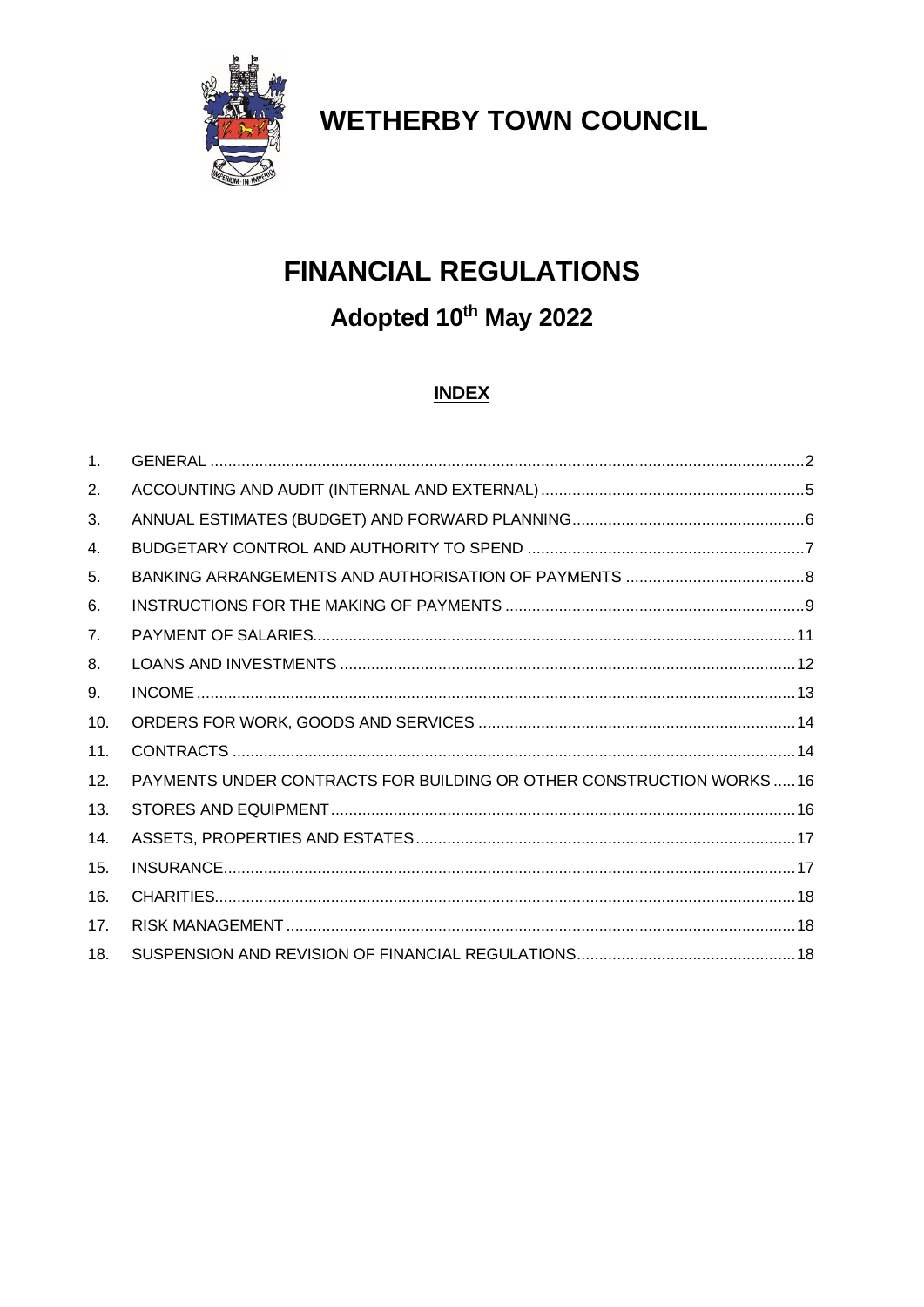These Financial Regulations supersede any previously adopted by the Town Council.

Where the Regulations refer to the office of Chair it refers to the current Mayor of Wetherby. References to Vice-Chair refer to the Deputy Mayor of Wetherby.

#### **Bold text in Regulation 11 denotes mandatory action.**

#### <span id="page-1-0"></span>**1. GENERAL**

- 1.1. These financial regulations govern the conduct of financial management by the council and may only be amended or varied by resolution of the council. Financial regulations are one of the council's three governing policy documents providing procedural guidance for Councillors and officers. Financial regulations must be observed in conjunction with the council's standing orders and any individual financial regulations relating to contracts.
- 1.2. The council is responsible in law for ensuring that its financial management is adequate and effective and that the council has a sound system of internal control which facilitates the effective exercise of the council's functions, including arrangements for the management of risk.
- 1.3. The council's accounting control systems must include measures:
	- for the timely production of accounts;
	- that provide for the safe and efficient safeguarding of public money;
	- to prevent and detect inaccuracy and fraud; and
	- identifying the duties of officers.
- 1.4. These financial regulations demonstrate how the council meets these responsibilities and requirements.
- 1.5. At least once a year, prior to approving the Annual Governance Statement, the council must review the effectiveness of its system of internal control which shall be in accordance with proper practices.
- 1.6. Deliberate or wilful breach of these Regulations by an employee may give rise to disciplinary proceedings.
- 1.7. Councillors are expected to follow the instructions within these Regulations and not to entice employees to breach them. Failure to follow instructions within these Regulations brings the office of councillor into disrepute.
- 1.8. The Responsible Financial Officer (RFO) holds a statutory office to be appointed by the council. The Clerk has been appointed as RFO for this council and these regulations will apply accordingly.

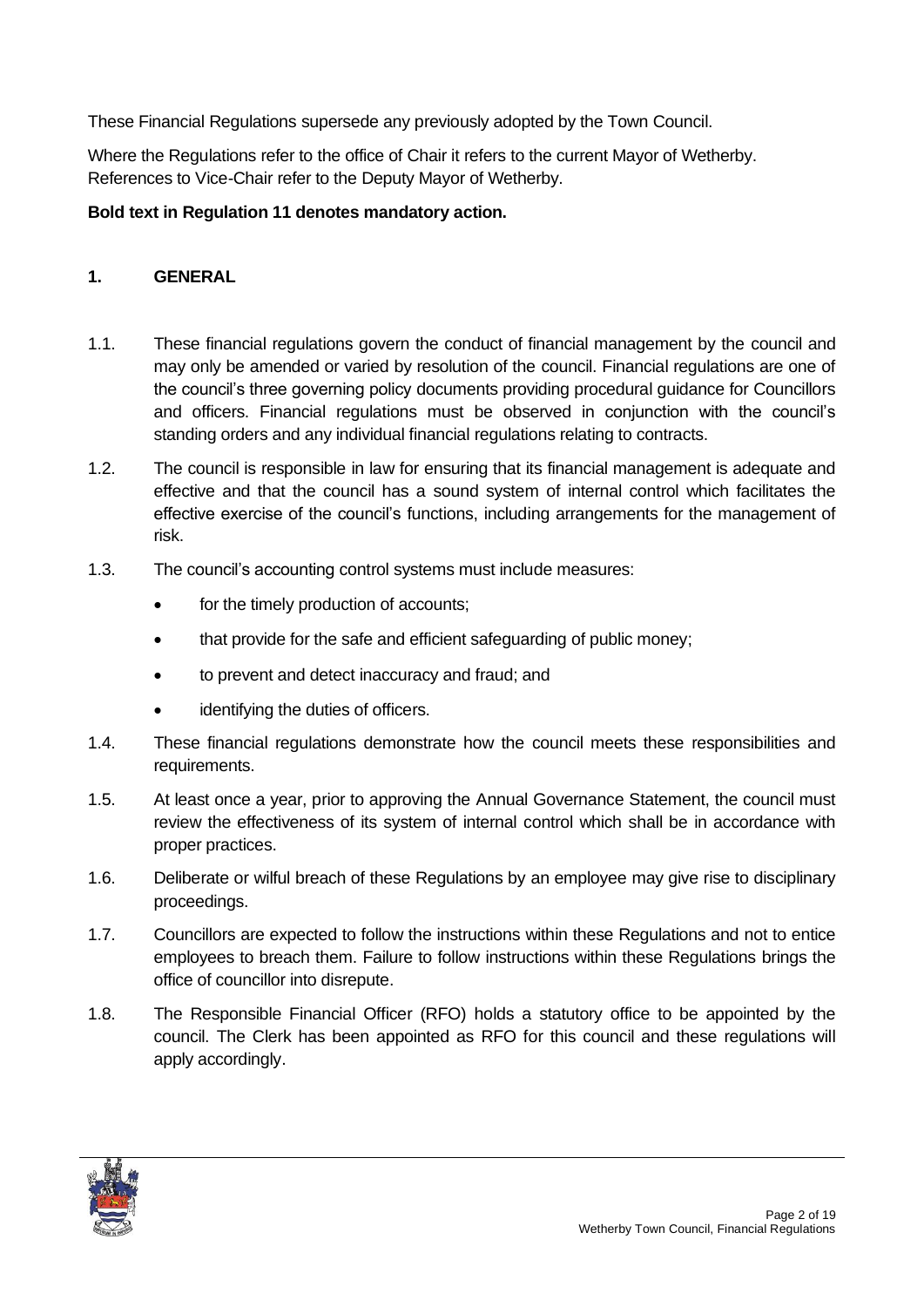- 1.9. The RFO:
	- acts under the policy direction of the council;
	- administers the council's financial affairs in accordance with all Acts, Regulations and proper practices;
	- determines on behalf of the council its accounting records and accounting control systems;
	- ensures the accounting control systems are observed;
	- maintains the accounting records of the council up to date in accordance with proper practices;
	- assists the council to secure economy, efficiency and effectiveness in the use of its resources; and
	- produces financial management information as required by the council.
- 1.10. The accounting records determined by the RFO shall be sufficient to show and explain the council's transactions and to enable the RFO to ensure that any income and expenditure account and statement of balances, or record of receipts and payments and additional information, as the case may be, or management information prepared for the council from time to time comply with the Accounts and Audit Regulations.
- 1.11. The accounting records determined by the RFO shall in particular contain:
	- entries from day to day of all sums of money received and expended by the council and the matters to which the income and expenditure or receipts and payments account relate;
	- a record of the assets and liabilities of the council; and
	- wherever relevant, a record of the council's income and expenditure in relation to claims made, or to be made, for any contribution, grant or subsidy.
- 1.12. The accounting control systems determined by the RFO shall include:
	- procedures to ensure that the financial transactions of the council are recorded as soon as reasonably practicable and as accurately and reasonably as possible;
	- procedures to enable the prevention and detection of inaccuracies and fraud and the ability to reconstruct any lost records;
	- identification of the duties of officers dealing with financial transactions and division of responsibilities of those officers in relation to significant transactions;
	- procedures to ensure that uncollectable amounts, including any bad debts are not submitted to the council for approval to be written off except with the approval of the RFO and that the approvals are shown in the accounting records; and
	- measures to ensure that risk is properly managed.

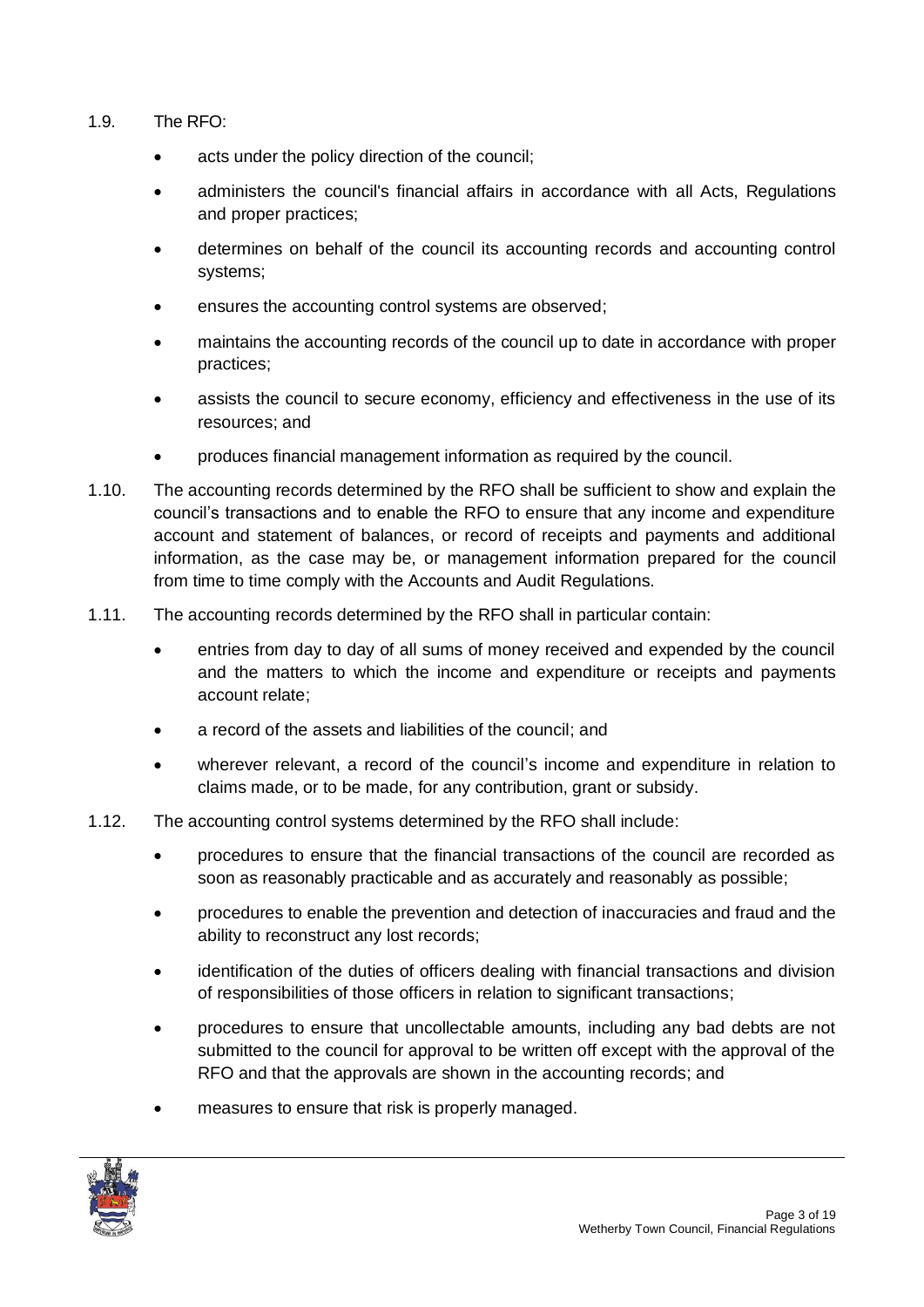- 1.13. The council is not empowered by these Regulations or otherwise to delegate certain specified decisions. In particular any decision regarding:
	- setting the final budget or the precept (council tax requirement);
	- approving accounting statements;
	- approving an annual governance statement;
	- borrowing;
	- writing off bad debts;
	- declaring eligibility for the General Power of Competence; and
	- addressing recommendations in any report from the internal or external auditors,

shall be a matter for the full council only.

- 1.14. In addition the council must:
	- determine and keep under regular review the bank mandate for all council bank accounts;
	- approve any grant or a single commitment in excess of £5,000; and
	- in respect of the annual salary for any employee have regard to recommendations about annual salaries of employees made by the relevant committee in accordance with its terms of reference.
- 1.15. In these financial regulations, references to the Accounts and Audit Regulations or 'the regulations' shall mean the regulations issued under the provisions of section 27 of the Audit Commission Act 1998, or any superseding legislation, and then in force unless otherwise specified.

<span id="page-3-0"></span>In these financial regulations the term 'proper practice' or 'proper practices' shall refer to guidance issued in *Governance and Accountability for Local Councils - a Practitioners' Guide (England)* issued by the Joint Practitioners Advisory Group (JPAG), available from the websites of NALC and the Society for Local Council Clerks (SLCC).

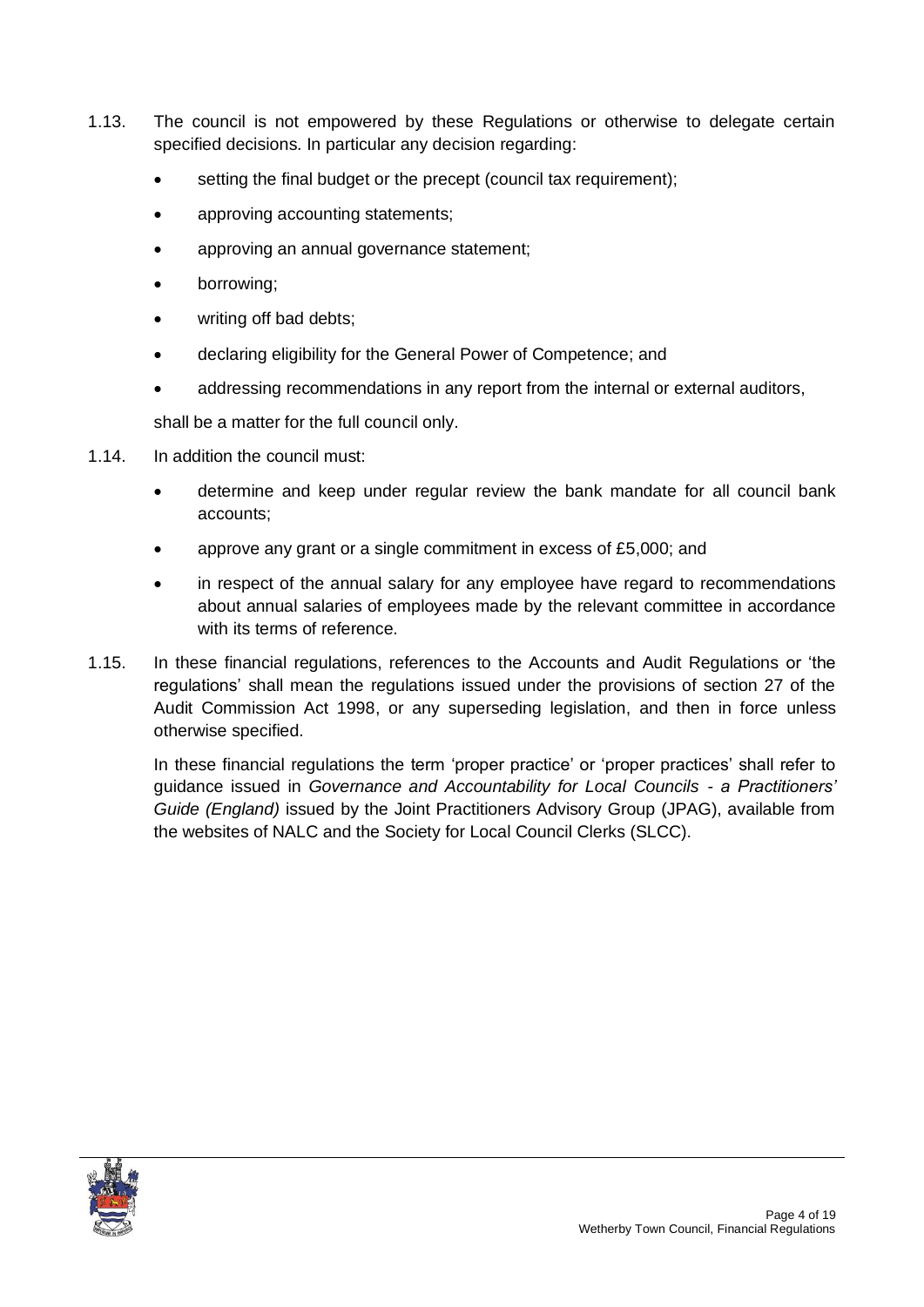### **2. ACCOUNTING AND AUDIT (INTERNAL AND EXTERNAL)**

- 2.1. All accounting procedures and financial records of the council shall be determined by the RFO in accordance with the Accounts and Audit Regulations, appropriate guidance and proper practices.
- 2.2. On a regular basis, at least once in each quarter, and at each financial year end, two members of the Budgets & Governance Committee shall verify bank reconciliations (for all accounts) produced by the RFO. This activity shall be recorded in the minutes of the relevant Budgets & Governance Committee meeting as evidence of verification and on conclusion be reported, including any exceptions, to and noted by the council.
- 2.3. The RFO shall complete the annual statement of accounts, annual report, and any related documents of the council contained in the Annual Return (as specified in proper practices) as soon as practicable after the end of the financial year and having certified the accounts shall submit them and report thereon to the council within the timescales set by the Accounts and Audit Regulations.
- 2.4. The council shall ensure that there is an adequate and effective system of internal audit of its accounting records, and of its system of internal control in accordance with proper practices. Any officer or member of the council shall make available such documents and records as appear to the council to be necessary for the purpose of the audit and shall, as directed by the council, supply the RFO, internal auditor, or external auditor with such information and explanation as the council considers necessary for that purpose.
- 2.5. The internal auditor shall be appointed by and shall carry out the work in relation to internal controls required by the council in accordance with proper practices.
- 2.6. The internal auditor shall:
	- be competent and independent of the financial operations of the council;
	- report to council in writing, or in person, on a regular basis with a minimum of one annual written report during each financial year;
	- to demonstrate competence, objectivity and independence, be free from any actual or perceived conflicts of interest, including those arising from family relationships; and
	- have no involvement in the financial decision making, management or control of the council.
- 2.7. Internal or external auditors may not under any circumstances:
	- perform any operational duties for the council;
	- initiate or approve accounting transactions; or
	- direct the activities of any council employee, except to the extent that such employees have been appropriately assigned to assist the internal auditor.

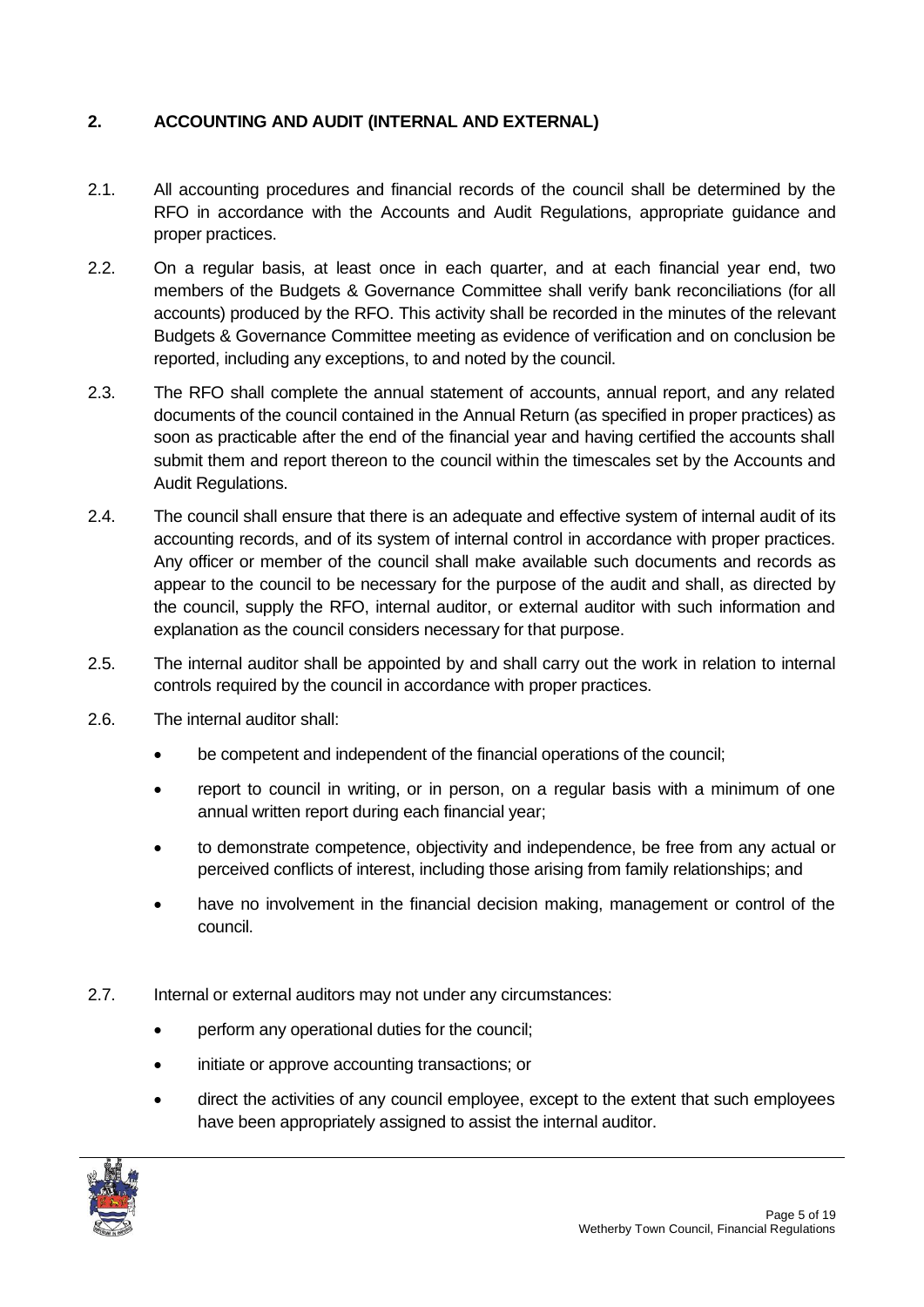- 2.8. For the avoidance of doubt, in relation to internal audit the terms 'independent' and 'independence' shall have the same meaning as is described in proper practices.
- 2.9. The RFO shall make arrangements for the exercise of electors' rights in relation to the accounts including the opportunity to inspect the accounts, books, and vouchers and display or publish any notices and statements of account required by Audit Commission Act 1998, or any superseding legislation, and the Accounts and Audit Regulations.
- 2.10. The RFO shall, without undue delay, bring to the attention of all councillors any correspondence or report from internal or external auditors.

# <span id="page-5-0"></span>**3. ANNUAL ESTIMATES (BUDGET) AND FORWARD PLANNING**

- 3.1. Each committee shall review its forecast of revenue and capital receipts and payments. Having regard to the forecast, it shall thereafter formulate and submit proposals, if any, for financial activities in the following financial year to the Budgets & Governance Committee not later than the end of October each year.
- 3.2. The RFO must each year, by no later than 31<sup>st</sup> January, prepare detailed estimates of all receipts and payments including the use of reserves and all sources of funding for the following financial year in the form of a budget to be considered by the Council.
- 3.3. The council shall consider annual budget proposals in relation to the council's three year forecast of revenue and capital receipts and payments including recommendations for the use of reserves and sources of funding and update the forecast accordingly.
- 3.4. The council shall fix the precept (council tax requirement), and relevant basic amount of council tax to be levied for the ensuing financial year not later than by the 15th of February each year. The RFO shall issue the precept to the billing authority and shall supply each member with a copy of the approved annual budget.
- <span id="page-5-1"></span>3.5. The approved annual budget shall form the basis of financial control for the ensuing year.

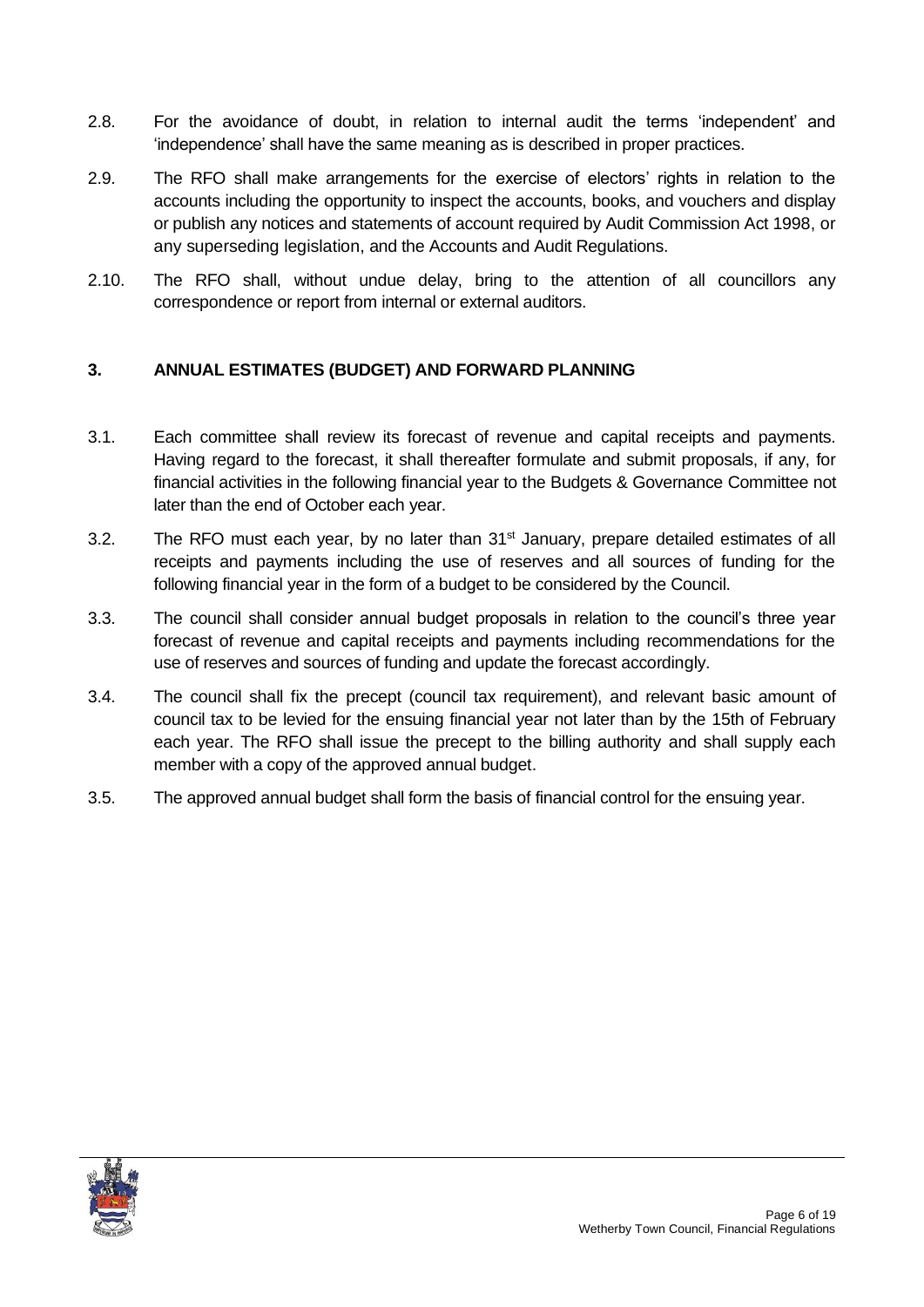### **4. BUDGETARY CONTROL AND AUTHORITY TO SPEND**

- 4.1. Expenditure on revenue items may be authorised up to the amounts included for that class of expenditure in the approved budget. This authority is to be determined by:
	- the council for all items over £5,000:
	- a duly delegated committee of the council.
	- the RFO for any items required to action routine maintenance, repair and replacement of council property where the estimated cost is below £1,000 and within the approved budget.

Such authority is to be evidenced by a minute or by an authorisation slip duly signed by the Clerk, and where necessary also by the appropriate Chairman.

Contracts may not be disaggregated to avoid controls imposed by these regulations.

- 4.2. No expenditure may be authorised that will exceed the amount provided in the revenue budget for that class of expenditure other than by resolution of the council, or duly delegated committee. During the budget year and with the approval of council having considered fully the implications for public services, unspent and available amounts may be moved to other budget headings or to an earmarked reserve as appropriate ('virement').
- 4.3. Unspent provisions in the revenue or capital budgets for completed projects shall not be carried forward to a subsequent year.
- 4.4. The salary budgets are to be reviewed at least annually in October for the following financial year and such review shall be evidenced by a hard copy schedule signed by the Clerk and the Chairman of Council or relevant committee. The RFO will inform committees of any changes impacting on their budget requirement for the coming year in good time.
- 4.5. In cases of extreme risk to the delivery of council services, the clerk may authorise revenue expenditure on behalf of the council which in the clerk's judgement it is necessary to carry out. Such expenditure includes repair, replacement or other work, whether or not there is any budgetary provision for the expenditure, subject to a limit of £1,000. The Clerk shall report such action to the chairman as soon as possible and to the council as soon as practicable thereafter.
- 4.6. No expenditure shall be authorised in relation to any capital project and no contract entered into or tender accepted involving capital expenditure unless the council is satisfied that the necessary funds are available and the requisite borrowing approval has been obtained.
- 4.7. All capital works shall be administered in accordance with the council's standing orders and financial regulations relating to contracts.

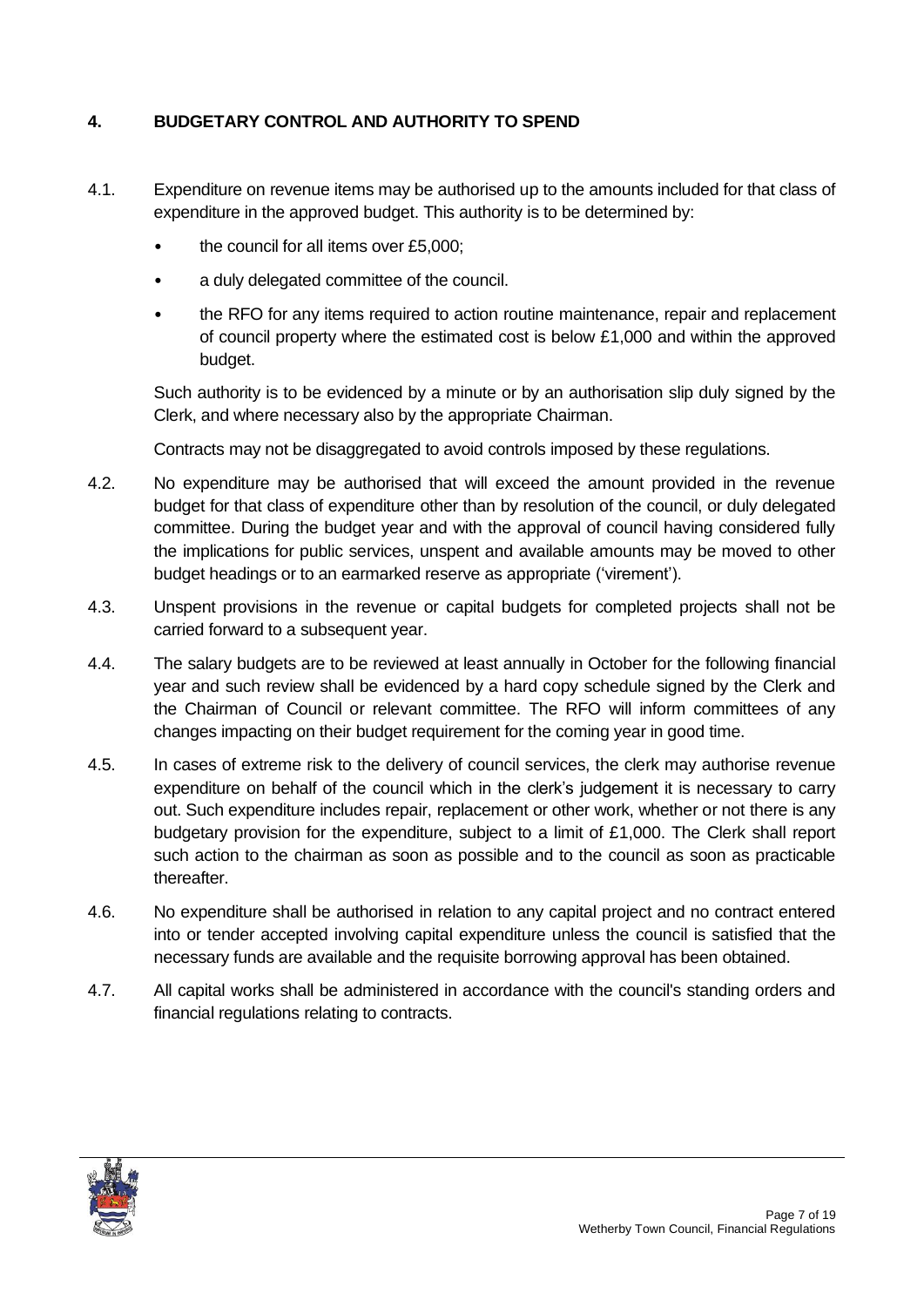- 4.8. The RFO shall regularly provide the council with a statement of receipts and payments to date under each head of the budgets, comparing actual expenditure to the appropriate date against that planned as shown in the budget. These statements are to be prepared at least at the end of each financial quarter and shall show explanations of material variances. For this purpose "material" shall be in excess of 15% of the budget.
- 4.9. Changes in earmarked reserves shall be approved by council as part of the budgetary control process.

#### <span id="page-7-0"></span>**5. BANKING ARRANGEMENTS AND AUTHORISATION OF PAYMENTS**

- 5.1. The council's banking arrangements, including the bank mandate, shall be made by the RFO and approved by the council; banking arrangements may not be delegated to a committee. They shall be regularly reviewed for safety and efficiency.
- 5.2. The RFO shall prepare a schedule of payments requiring authorisation, forming part of the Agenda for the Meeting and present the schedule to council (after verification of the relevant invoices by the Budgets & Governance Committee). The council shall review the schedule for compliance and, having satisfied itself shall authorise payment by a resolution of the council or finance committee. The approved schedule shall be ruled off and initialled by the Chairman of the Meeting. A detailed list of all payments shall be disclosed within or as an attachment to the minutes of the meeting at which payment was authorised. Personal payments (including salaries, wages, expenses and any payment made in relation to the termination of a contract of employment) may be summarised to remove public access to any personal information.
- 5.3. All invoices for payment shall be examined, verified and certified by the RFO to confirm that the work, goods or services to which each invoice relates has been received, carried out, examined and represents expenditure previously approved by the council.
- 5.4. The RFO shall examine invoices for arithmetical accuracy and analyse them to the appropriate expenditure heading. The RFO shall take all steps to pay all invoices submitted, and which are in order, at the next available council meeting.
- 5.5. The Clerk and RFO shall have delegated authority to authorise the payment of items only in the following circumstances:
	- a) If a payment is necessary to avoid a charge to interest under the Late Payment of Commercial Debts (Interest) Act 1998, and the due date for payment is before the next scheduled Meeting of council, where the Clerk and RFO certify that there is no dispute or other reason to delay payment, provided that a list of such payments shall be submitted to the next appropriate meeting of council;
	- b) An expenditure item authorised under 5.6 below (continuing contracts and obligations) provided that a list of such payments shall be submitted to the next appropriate meeting of council; or

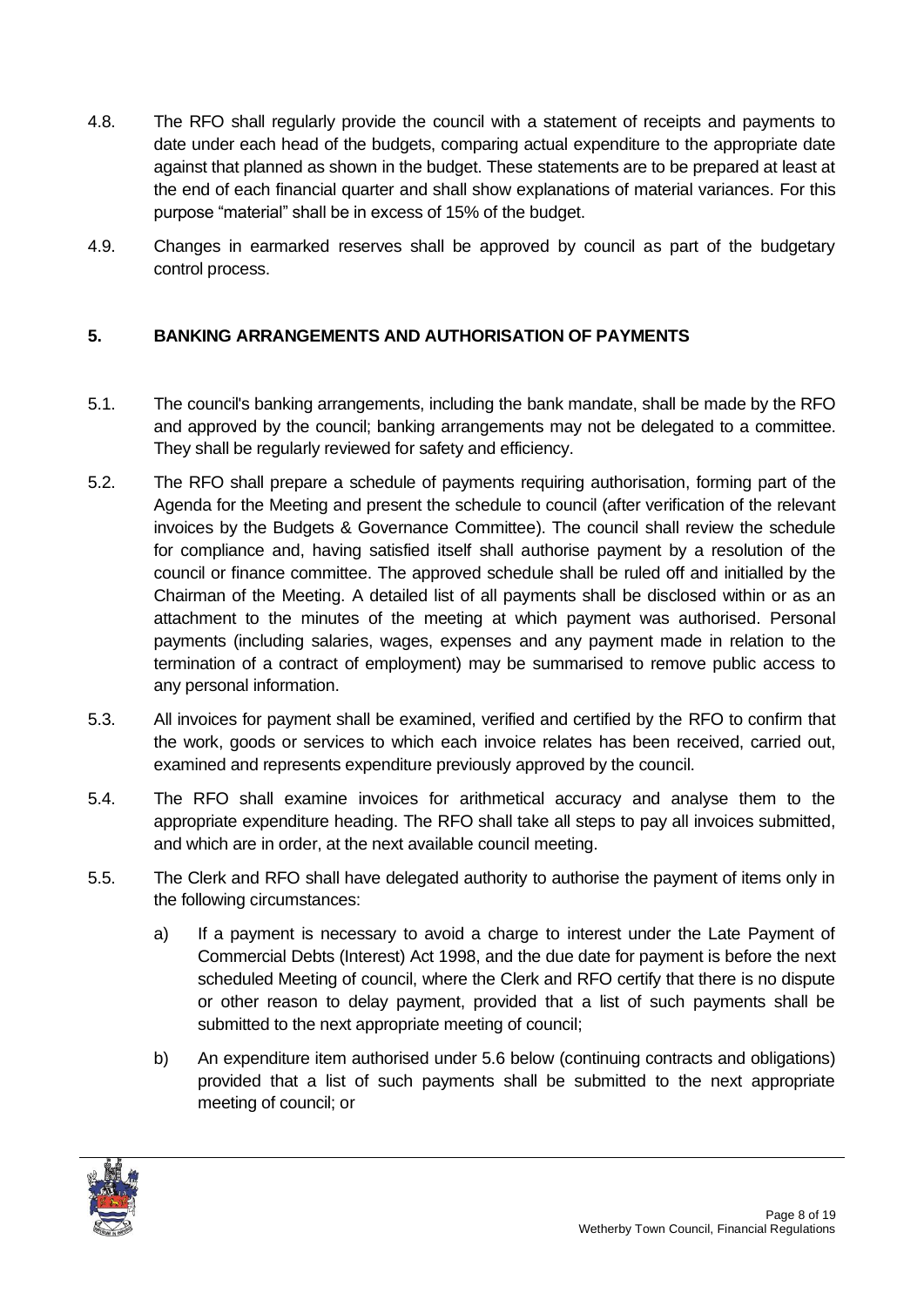- c) fund transfers within the councils banking arrangements up to the sum of  $£10,000$ , provided that a list of such payments shall be submitted to the next appropriate meeting of council.
- 5.6. For each financial year the Clerk and RFO shall draw up a list of due payments which arise on a regular basis as the result of a continuing contract, statutory duty, or obligation (such as but not exclusively) Salaries, PAYE and NI, Superannuation Fund and regular maintenance contracts and the like for which council may authorise payment for the year provided that the requirements of regulation 4.1 (Budgetary Controls) are adhered to, provided also that a list of such payments shall be submitted to the next appropriate meeting of council.
- 5.7. A record of regular payments made under 5.6 above shall be drawn up and be signed by two Councillors on each and every occasion when payment is authorised - thus controlling the risk of duplicated payments being authorised and / or made.
- 5.8. Any expenditure on Revenue or Capital Grants must be within the limits set in the approved budget, in accordance with any approved policy statement and approved by the Council.
- 5.9. Councillors are subject to the Code of Conduct that has been adopted by the council and shall comply with the Code and Standing Orders when a decision to authorise or instruct payment is made in respect of a matter in which they have a disclosable pecuniary or other interest, unless a dispensation has been granted.
- 5.10. The council will aim to rotate the duties of Councillors in these Regulations so that onerous duties are shared out as evenly as possible over time.
- 5.11. Any changes in the recorded details of suppliers, such as bank account records, shall be approved in writing by the RFO.

# <span id="page-8-0"></span>**6. INSTRUCTIONS FOR THE MAKING OF PAYMENTS**

- 6.1. The council will make safe and efficient arrangements for the making of its payments.
- 6.2. Following authorisation under Financial Regulation 5 above, the council, a duly delegated committee or, if so delegated, the Clerk or RFO shall give instruction that a payment shall be made.
- 6.3. All payments shall be effected by cheque or other instructions to the council's bankers, or otherwise, in accordance with a resolution of council.
- 6.4. Cheques or orders for payment drawn on the bank account in accordance with the schedule as presented to council or committee shall be signed by two members of council in accordance with a resolution instructing that payment. A member who is a bank signatory, having a connection by virtue of family or business relationships with the beneficiary of a payment, should not, under normal circumstances, be a signatory to the payment in question.

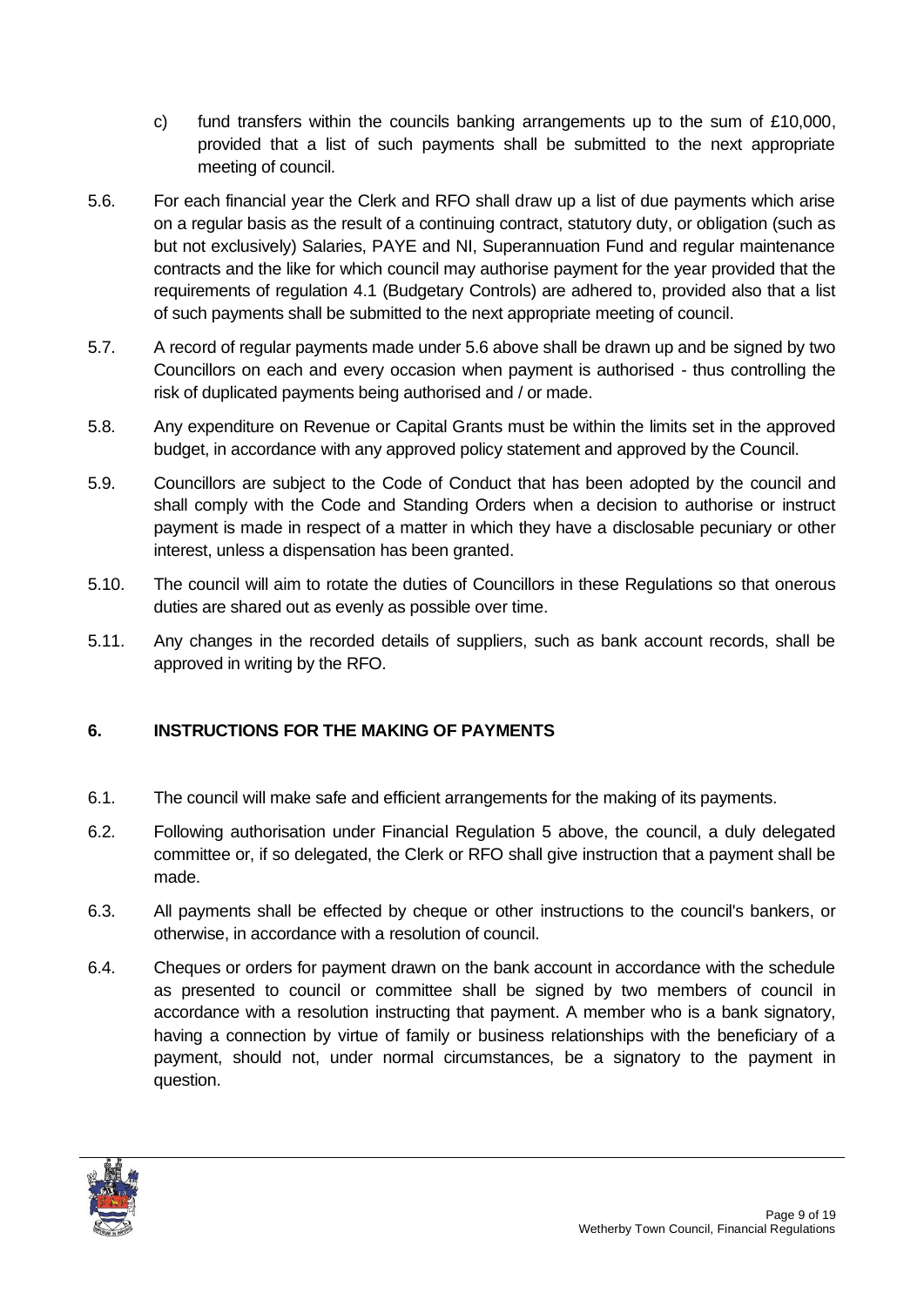- 6.5. To indicate agreement of the details shown on the cheque or order for payment with the counterfoil and the invoice or similar documentation, the signatories shall each also initial the cheque counterfoil or order for payment.
- 6.6. Cheques or orders for payment shall not normally be presented for signature other than at a council or committee meeting (including immediately before or after such a meeting). Any signatures obtained away from such meetings shall be reported to the council at the next convenient meeting.
- 6.7. If thought appropriate by the council, payment for utility supplies (energy, telephone and water) and any National Non-Domestic Rates may be made by variable direct debit provided that the instructions are signed by two Councillors and any payments are reported to council as made. The approval of the use of a variable direct debit shall be renewed by resolution of the council at least every two years.
- 6.8. If thought appropriate by the council, payment for certain items (principally salaries) may be made by banker's standing order provided that the instructions are signed, or otherwise evidenced by two Councillors are retained and any payments are reported to council as made. The approval of the use of a banker's standing order shall be renewed by resolution of the council at least every two years.
- 6.9. If thought appropriate by the council, payment for certain items may be made by BACS or CHAPS methods provided that the instructions for each payment are signed, or otherwise evidenced, by two authorised bank signatories, are retained and any payments are reported to council as made. The approval of the use of BACS or CHAPS shall be renewed by resolution of the council at least every two years.
- 6.10. If thought appropriate by the council payment for certain items may be made by internet banking transfer provided evidence is retained showing which Councillors approved the payment.
- 6.11. Where a computer requires use of a personal identification number (PIN) or other password(s), for access to the council's records on that computer, a note shall be made of the PIN and Passwords and shall be handed to and retained by the Chairman of Council in a sealed dated envelope. This envelope may not be opened other than in the presence of two other councillors. After the envelope has been opened, in any circumstances, the PIN and / or passwords shall be changed as soon as practicable. The fact that the sealed envelope has been opened, in whatever circumstances, shall be reported to all Councillors immediately and formally to the next available meeting of the council. This will not be required for a member's personal computer used only for remote authorisation of bank payments.
- 6.12. No employee or councillor shall disclose any PIN or password, relevant to the working of the council or its bank accounts, to any person not authorised in writing by the council or a duly delegated committee.
- 6.13. Regular back-up copies of the records on any computer shall be made and shall be stored securely away from the computer in question, and preferably off site.

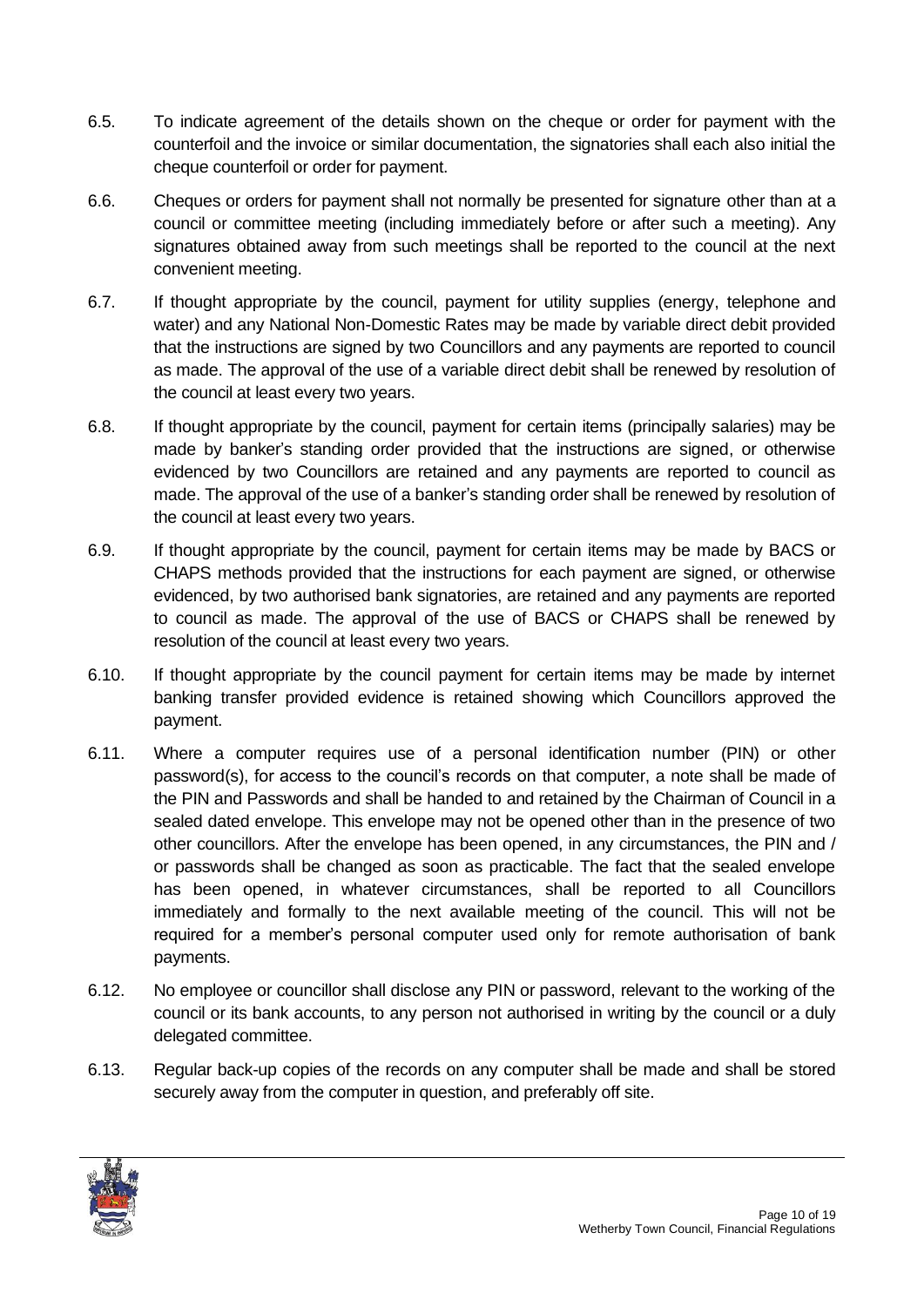- 6.14. The council, and any Councillors using computers for the council's financial business, shall ensure that anti-virus, anti-spyware and firewall software with automatic updates, together with a high level of security, is used.
- 6.15. Where internet banking arrangements are made with any bank, the RFO shall be appointed as the Service Administrator. The bank mandate approved by the council shall identify a number of councillors who will be authorised to approve transactions on those accounts. The bank mandate will state clearly the amounts of payments that can be instructed by the use of the Service Administrator alone, or by the Service Administrator with a stated number of approvals.
- 6.16. Access to any internet banking accounts will be directly to the access page (which may be saved under "favourites"), and not through a search engine or e-mail link. Remembered or saved passwords facilities must not be used on any computer used for council banking work. Breach of this Regulation will be treated as a very serious matter under these regulations.
- 6.17. Changes to account details for suppliers, which are used for internet banking may only be changed on written hard copy notification by the supplier and supported by hard copy authority for change signed by two Councillors of the Budgets & Governance Committee. A programme of regular checks of standing data with suppliers will be followed.
- 6.18. Any corporate credit card or trade card account opened by the council will be specifically restricted to use by the Clerk, RFO, or in the case of fuel purchases the Clerk/RFO, Town Handyman or Cemetery Superintendent, and shall be subject to automatic payment in full at each month-end. Personal credit or debit cards of Councillors or staff shall not be used under any circumstances.
- 6.19. The RFO may provide petty cash to officers for the purpose of defraying operational and other expenses. Vouchers for payments made shall be forwarded to the RFO with a claim for reimbursement.
	- a) The RFO shall maintain a petty cash float of £100 for the purpose of defraying operational and other expenses. Vouchers for payments made from petty cash shall be kept to substantiate the payment.
	- b) Income received must not be paid into the petty cash float but must be separately banked, as provided elsewhere in these regulations.
	- c) Payments to maintain the petty cash float shall be shown separately on the schedule of payments presented to council under 5.2 above.

# <span id="page-10-0"></span>**7. PAYMENT OF SALARIES**

7.1. As an employer, the council shall make arrangements to meet fully the statutory requirements placed on all employers by PAYE and National Insurance legislation. The payment of all salaries shall be made in accordance with payroll records and the rules of

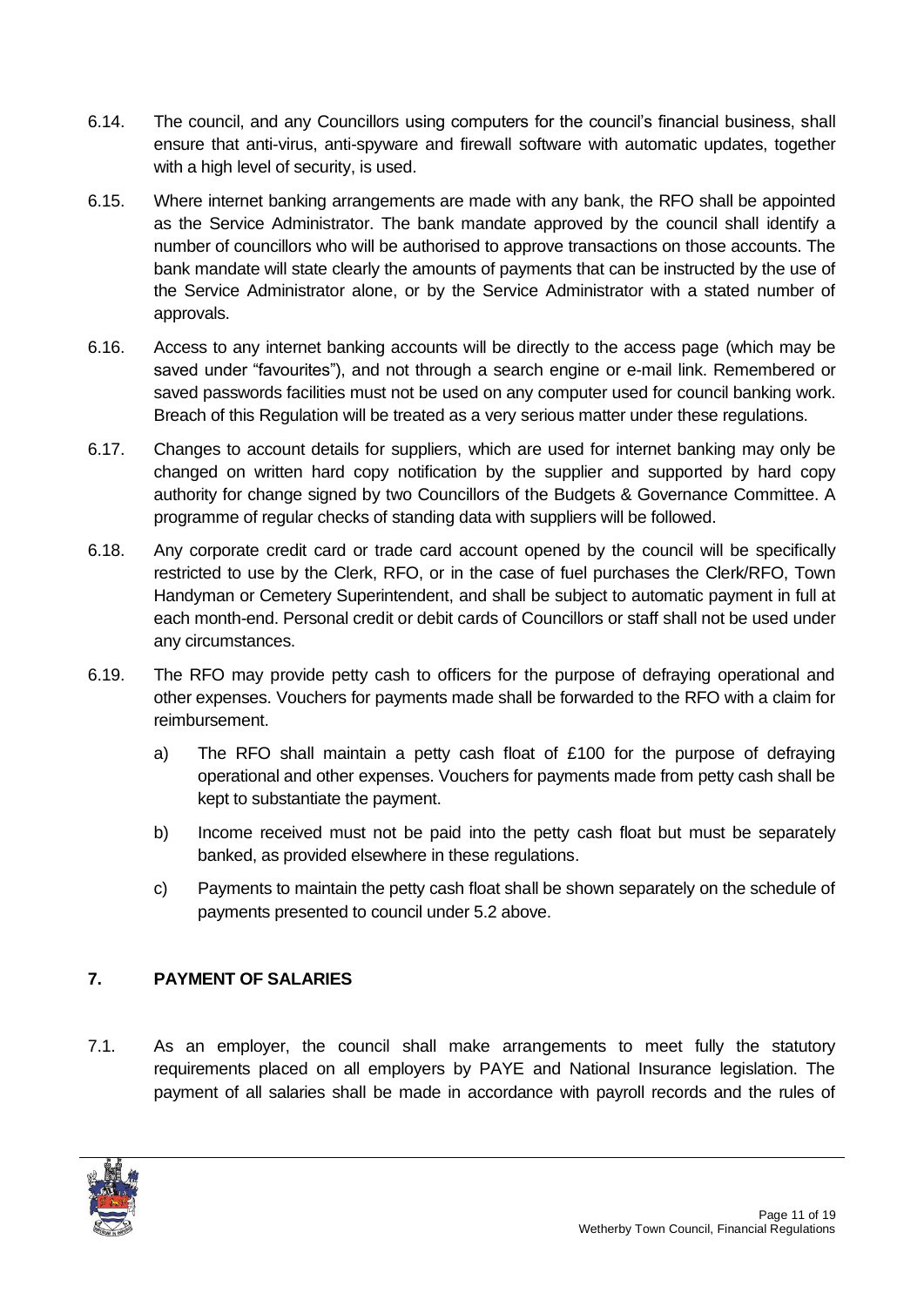PAYE and National Insurance currently operating, and salary rates shall be as agreed by council, or duly delegated committee.

- 7.2. Payment of salaries and payment of deductions from salary such as may be required to be made for tax, national insurance and pension contributions, or similar statutory or discretionary deductions must be made in accordance with the payroll records and on the appropriate dates stipulated in employment contracts, provided that each payment is reported to the next available council meeting, as set out in these regulations above.
- 7.3. No changes shall be made to any employee's pay, emoluments, or terms and conditions of employment without the prior consent of the council or Staffing Committee.
- 7.4. Each and every payment to employees of net salary and to the appropriate creditor of the statutory and discretionary deductions shall be recorded in a separate confidential record. This confidential record is not open to inspection or review (under the Freedom of Information Act 2000 or otherwise) other than:
	- a) by any councillor who can demonstrate a need to know;
	- b) by the internal auditor;
	- c) by the external auditor; or
	- d) by any person authorised under Audit Commission Act 1998, or any superseding legislation.
- 7.5. The total of such payments in each calendar month shall be reported with all other payments as made as may be required under these Financial Regulations, to ensure that only payments due for the period have actually been paid.
- 7.6. An effective system of personal performance management should be maintained for the senior officers.
- 7.7. Any termination payments shall be supported by a clear business case and reported to the council. Termination payments shall only be authorised by council.
- 7.8. Before employing interim staff the council must consider a full business case.

#### <span id="page-11-0"></span>**8. LOANS AND INVESTMENTS**

8.1. All borrowings shall be effected in the name of the council, after obtaining any necessary borrowing approval. Any application for borrowing approval shall be approved by Council as to terms and purpose. The application for borrowing approval, and subsequent arrangements for the loan shall only be approved by full council.

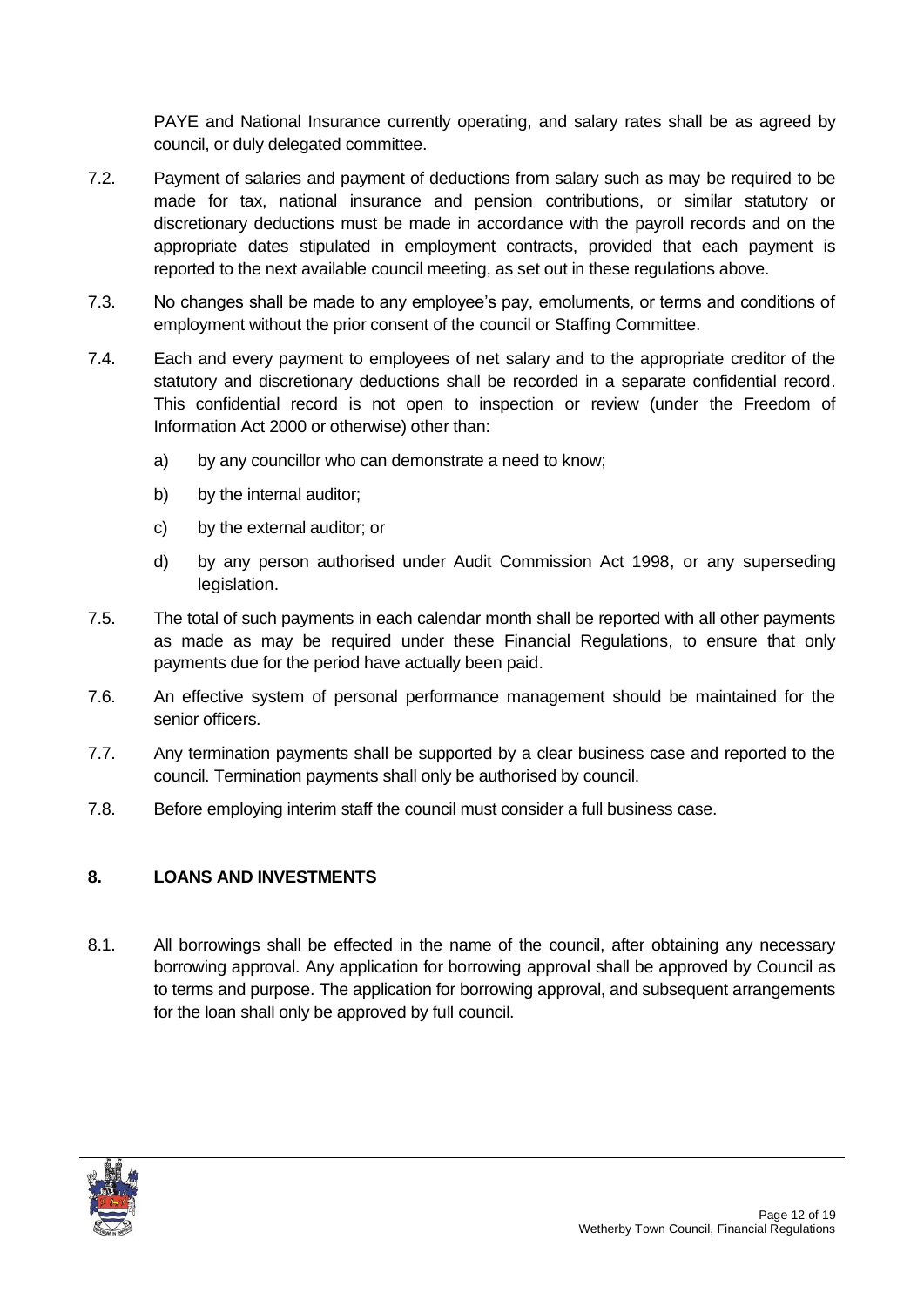- 8.2. Any financial arrangement which does not require formal borrowing approval from the Secretary of State/Welsh Assembly Government (such as Hire Purchase or Leasing of tangible assets) shall be subject to approval by the full council. In each case a report in writing shall be provided to council in respect of value for money for the proposed transaction.
- 8.3. All loans and investments shall be negotiated in the name of the council and shall be for a set period in accordance with council policy.
- 8.4. The council shall consider the need for an Investment Strategy and Policy which, if drawn up, shall be in accordance with relevant regulations, proper practices and guidance. Any Strategy and Policy shall be reviewed by the council at least annually.
- 8.5. All investments of money under the control of the council shall be in the name of the council.
- 8.6. All investment certificates and other documents relating thereto shall be retained in the custody of the RFO.
- 8.7. Payments in respect of short term or long term investments, including transfers between bank accounts held in the same bank, or branch, shall be made in accordance with Regulation 5 (Authorisation of payments) and Regulation 6 (Instructions for payments).

#### <span id="page-12-0"></span>**9. INCOME**

- 9.1. The collection of all sums due to the council shall be the responsibility of and under the supervision of the RFO.
- 9.2. Particulars of all charges to be made for work done, services rendered or goods supplied shall be agreed annually by the council, notified to the RFO and the RFO shall be responsible for the collection of all accounts due to the council.
- 9.3. The council will review all fees and charges at least annually, following a report of the Clerk or Deputy Clerk.
- 9.4. Any sums found to be irrecoverable and any bad debts shall be reported to the council and shall be written off in the year.
- 9.5. All sums received on behalf of the council shall be banked intact as directed by the RFO. In all cases, all receipts shall be deposited with the council's bankers with such frequency as the RFO considers necessary.
- 9.6. The origin of each receipt shall be entered on the paying-in slip.
- 9.7. Personal cheques shall not be cashed out of money held on behalf of the council.
- 9.8. The RFO shall promptly complete any VAT Return that is required. Any repayment claim due in accordance with VAT Act 1994 section 33 shall be made at least annually coinciding with the financial year end.

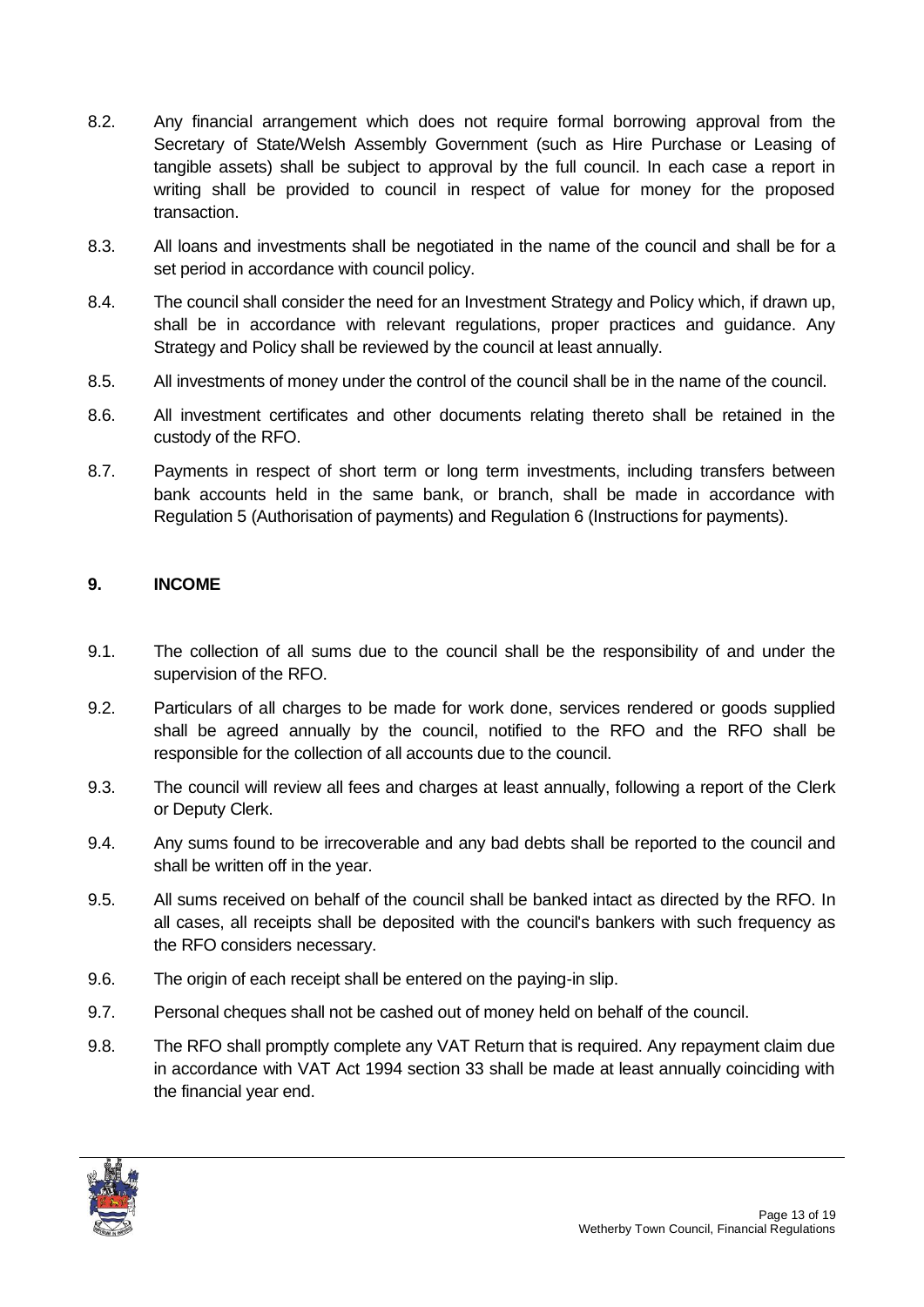- 9.9. Where any significant sums of cash are regularly received by the council, the RFO shall take such steps as are agreed by the council to ensure that more than one person is present when the cash is counted in the first instance, that there is a reconciliation to some form of control such as ticket issues, and that appropriate care is taken in the security and safety of individuals banking such cash.
- 9.10. Any income arising which is the property of a charitable trust shall be paid into a charitable bank account. Instructions for the payment of funds due from the charitable trust to the council (to meet expenditure already incurred by the authority) will be given by the Managing Trustees of the charity meeting separately from any council meeting (see also Regulation 16 below).

# <span id="page-13-0"></span>**10. ORDERS FOR WORK, GOODS AND SERVICES**

- 10.1. An official order or letter shall be issued for all work, goods and services unless a formal contract is to be prepared or an official order would be inappropriate. Copies of orders shall be retained.
- 10.2. Order books shall be controlled by the RFO.
- 10.3. All Councillors and officers are responsible for obtaining value for money at all times. An officer issuing an official order shall ensure as far as reasonable and practicable that the best available terms are obtained in respect of each transaction, usually by obtaining three or more quotations or estimates from appropriate suppliers, subject to any *de minimis* provisions in Regulation 11.1 below.
- 10.4. A member may not issue an official order or make any contract on behalf of the council.
- 10.5. The RFO shall verify the lawful nature of any proposed purchase before the issue of any order, and in the case of new or infrequent purchases or payments, the RFO shall ensure that the statutory authority shall be reported to the meeting at which the order is approved so that the minutes can record the power being used.

# <span id="page-13-1"></span>**11. CONTRACTS**

- 11.1. Procedures as to contracts are laid down as follows:
	- a. Every contract shall comply with these financial regulations, and no exceptions shall be made otherwise than in an emergency provided that this regulation need not apply to contracts which relate to items (i) to (vi) below:
		- i. for the supply of gas, electricity, water, sewerage and telephone services;
		- ii. for specialist services such as are provided by solicitors, accountants, surveyors and planning consultants;

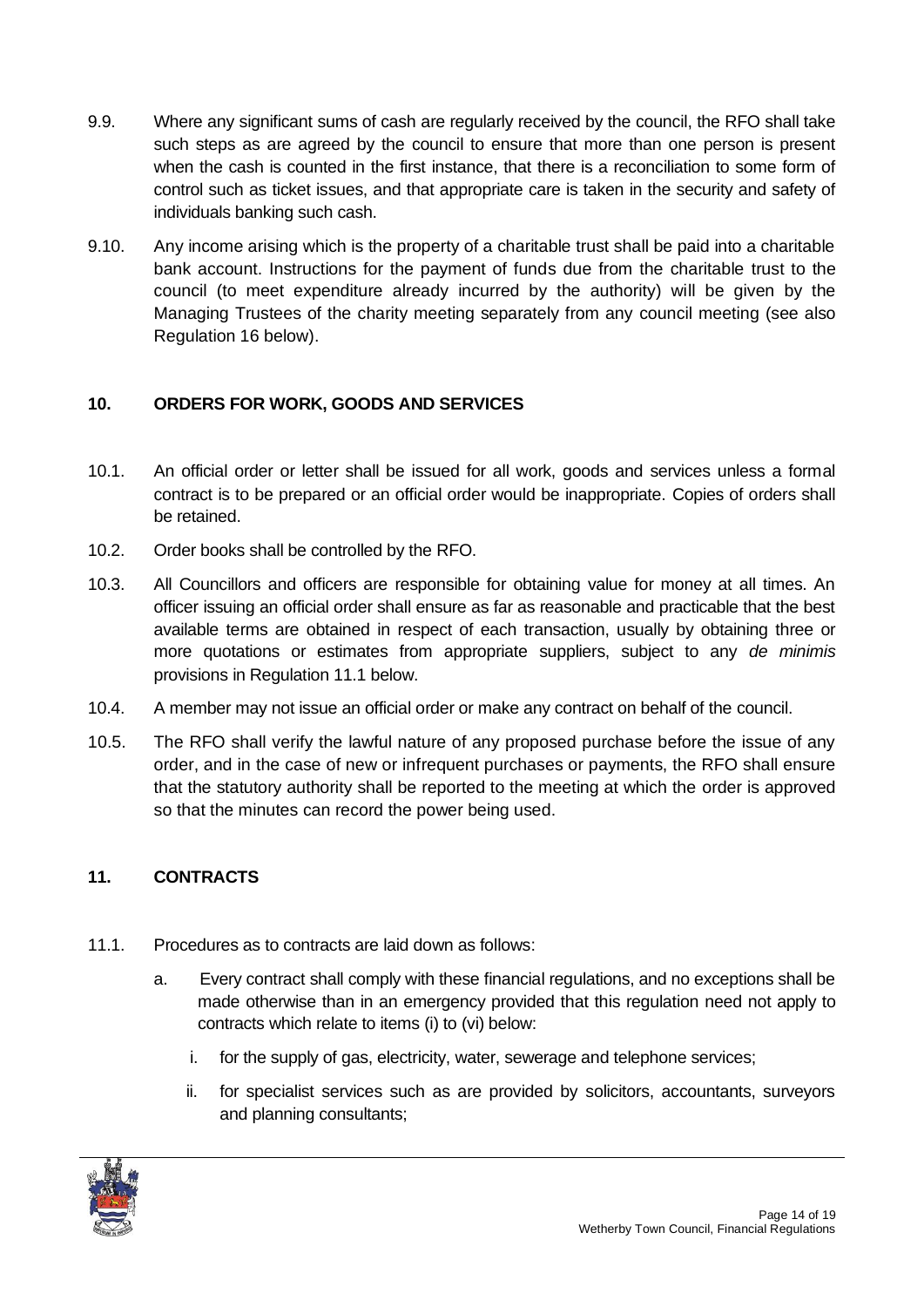- iii. for work to be executed or goods or materials to be supplied which consist of repairs to or parts for existing machinery or equipment or plant;
- iv. for work to be executed or goods or materials to be supplied which constitute an extension of an existing contract by the council;
- v. for additional audit work of the external auditor up to an estimated value of £500 (in excess of this sum the Clerk and RFO shall act after consultation with the Chairman and Vice Chairman of council); and
- vi. for goods or materials proposed to be purchased which are proprietary articles and / or are only sold at a fixed price.
- **b. Where the council intends to procure or award a public supply contract, public service contract or public works contract as defined by The Public Contracts Regulations 2015 ("the Regulations") which is valued at £25,000 or more, the council shall comply with the relevant requirements of the Regulations<sup>1</sup> .**
- **c. The full requirements of The Regulations, as applicable, shall be followed in respect of the tendering and award of a public supply contract, public service contract or public works contract which exceed thresholds in The Regulations set by the Public Contracts Directive 2014/24/EU (which may change from time**  to time)<sup>2</sup>.
- d. When applications are made to waive financial regulations relating to contracts to enable a price to be negotiated without competition the reason shall be embodied in a recommendation to the council.
- e. Such invitation to tender shall state the general nature of the intended contract and the Clerk shall obtain the necessary technical assistance to prepare a specification in appropriate cases. The invitation shall in addition state that tenders must be addressed to the Clerk in the ordinary course of post. Each tendering firm shall be supplied with a specifically marked envelope in which the tender is to be sealed and remain sealed until the prescribed date for opening tenders for that contract.
- f. All sealed tenders shall be opened at the same time on the prescribed date by the Clerk in the presence of at least one Councillor.
- g. Any invitation to tender issued under this regulation shall be subject to the Council's Standing Orders,<sup>3</sup> and shall refer to the terms of the Bribery Act 2010.
- h. When it is to enter into a contract of less than £25,000 in value for the supply of goods or materials or for the execution of works or specialist services other than such goods, materials, works or specialist services as are excepted as set out in paragraph (a) the

<sup>3</sup> Based on NALC's model standing order 18d in Local Councils Explained © 2013 National Association of Local Councils



<sup>&</sup>lt;sup>1</sup> The Regulations require councils to use the Contracts Finder website to advertise contract opportunities, set out the procedures to be followed in awarding new contracts and to publicise the award of new contracts <sup>2</sup> Thresholds currently applicable are:

a. For public supply and public service contracts - £213,477.

b. For public works contracts - £5,336,937.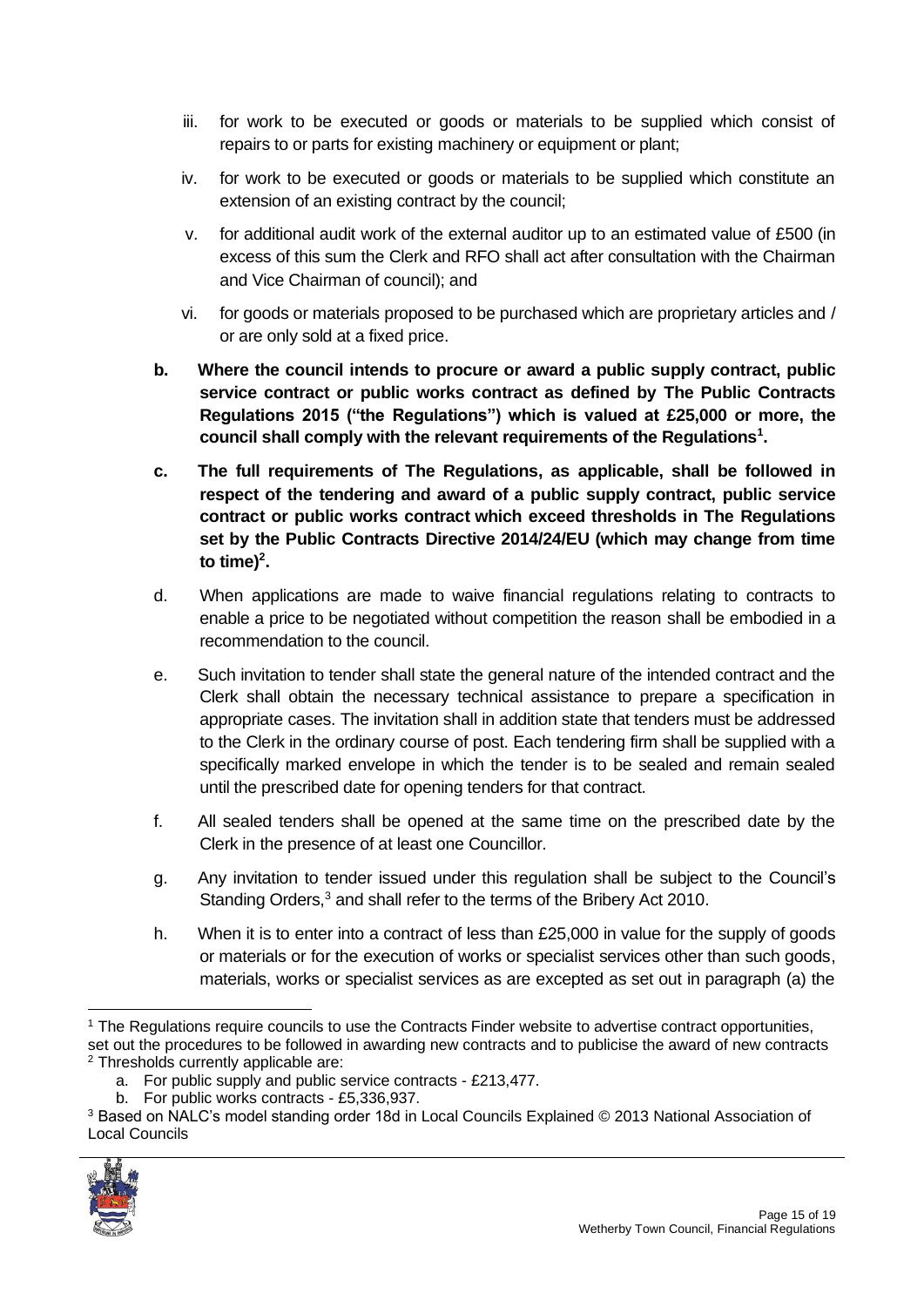Clerk or RFO shall obtain 3 quotations (priced descriptions of the proposed supply); where the value is below £3,000 and above £500 the Clerk or RFO shall strive to obtain 3 estimates. Otherwise, Regulation 10.3 above shall apply.

- i. The council shall not be obliged to accept the lowest or any tender, quote or estimate.
- j. Should it occur that the council, or duly delegated committee, does not accept any tender, quote or estimate, the work is not allocated and the council requires further pricing, provided that the specification does not change, no person shall be permitted to submit a later tender, estimate or quote who was present when the original decision making process was being undertaken.

# <span id="page-15-0"></span>**12. PAYMENTS UNDER CONTRACTS FOR BUILDING OR OTHER CONSTRUCTION WORKS (PUBLIC WORKS CONTRACTS)**

- 12.1. Payments on account of the contract sum shall be made within the time specified in the contract by the RFO upon authorised certificates of the architect or other consultants engaged to supervise the contract (subject to any percentage withholding as may be agreed in the particular contract).
- 12.2. Where contracts provide for payment by instalments the RFO shall maintain a record of all such payments. In any case where it is estimated that the total cost of work carried out under a contract, excluding agreed variations, will exceed the contract sum of 5% or more a report shall be submitted to the council.
- 12.3. Any variation to a contract or addition to or omission from a contract must be approved by the council and Clerk to the contractor in writing, the council being informed where the final cost is likely to exceed the financial provision.

# <span id="page-15-1"></span>**13. STORES AND EQUIPMENT**

- 13.1. The officer in charge of each section shall be responsible for the care and custody of stores and equipment in that section.
- 13.2. Delivery notes shall be obtained in respect of all goods received into store or otherwise delivered and goods must be checked as to order and quality at the time delivery is made.
- 13.3. Stocks shall be kept at the minimum levels consistent with operational requirements.
- 13.4. The RFO shall be responsible for periodic checks of stocks and stores at least annually.

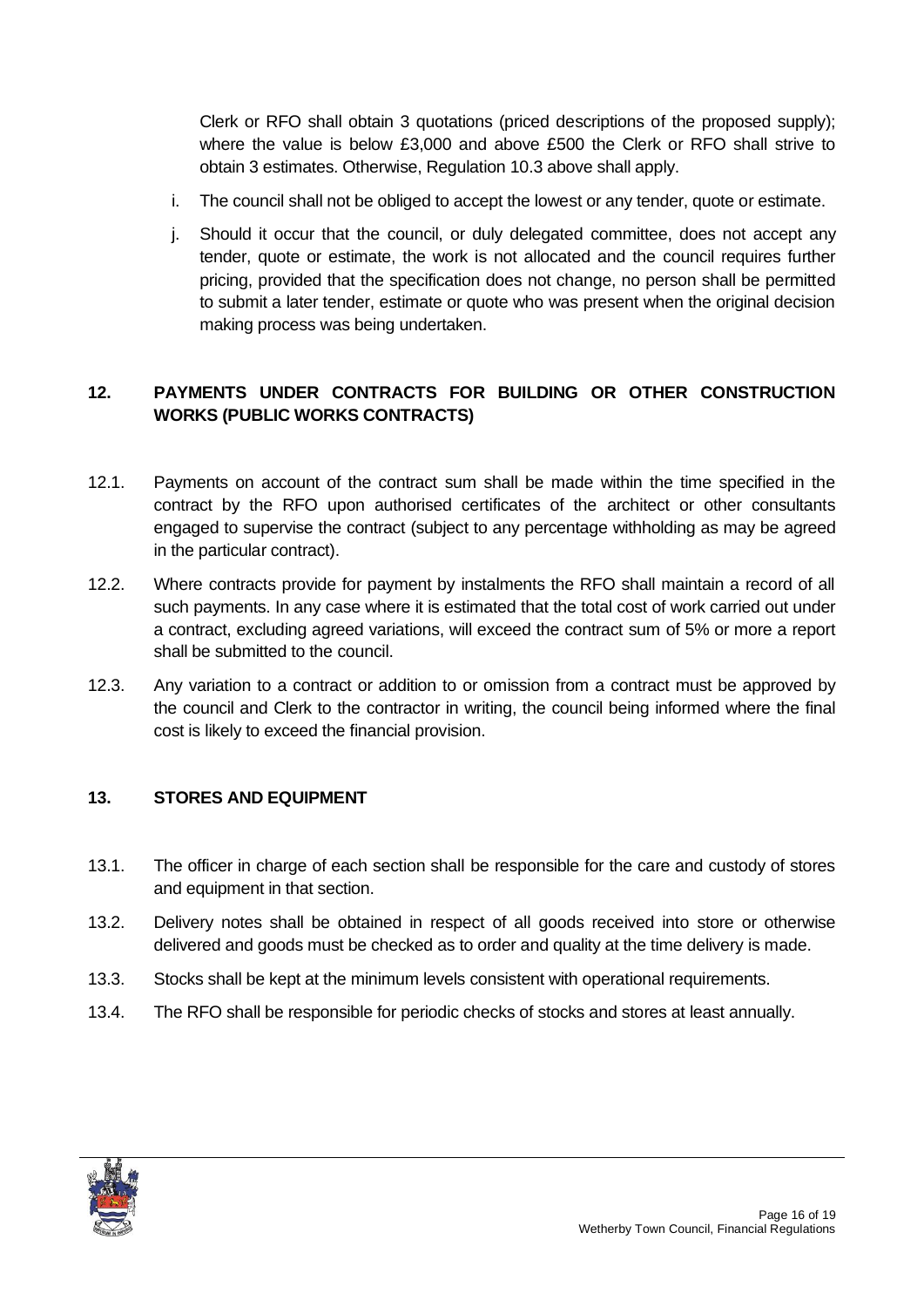#### <span id="page-16-0"></span>**14. ASSETS, PROPERTIES AND ESTATES**

- 14.1. The Clerk shall make appropriate arrangements for the custody of all title deeds and Land Registry Certificates of properties held by the council. The RFO shall ensure a record is maintained of all properties held by the council, recording the location, extent, plan, reference, purchase details, nature of the interest, tenancies granted, rents payable and purpose for which held in accordance with Accounts and Audit Regulations.
- 14.2. No tangible moveable property shall be purchased or otherwise acquired, sold, leased or otherwise disposed of, without the authority of the council, together with any other consents required by law, save where the estimated value of any one item of tangible movable property does not exceed £250.
- 14.3. No real property (interests in land) shall be sold, leased or otherwise disposed of without the authority of the council, together with any other consents required by law. In each case a report in writing shall be provided to council in respect of valuation and surveyed condition of the property (including matters such as planning permissions and covenants) together with a proper business case (including an adequate level of consultation with the electorate).
- 14.4. No real property (interests in land) shall be purchased or acquired without the authority of the full council. In each case a report in writing shall be provided to council in respect of valuation and surveyed condition of the property (including matters such as planning permissions and covenants) together with a proper business case (including an adequate level of consultation with the electorate).
- 14.5. Subject only to the limit set in Regulation 14.2 above, no tangible moveable property shall be purchased or acquired without the authority of the full council. In each case a report in writing shall be provided to council with a full business case.
- 14.6. The RFO shall ensure that an appropriate and accurate Register of Assets and Investments is kept up to date. The continued existence of tangible assets shown in the Register shall be verified at least annually, possibly in conjunction with a health and safety inspection of assets.

#### <span id="page-16-1"></span>**15. INSURANCE**

- 15.1. Following the annual risk assessment (per Regulation 17), the RFO/Clerk shall effect all insurances and negotiate all claims on the council's insurers.
- 15.2. The RFO shall keep a record of all insurances effected by the council and the property and risks covered thereby and annually review it.
- 15.3. The RFO shall be notified of any loss liability or damage or of any event likely to lead to a claim, and shall report these to council at the next available meeting.

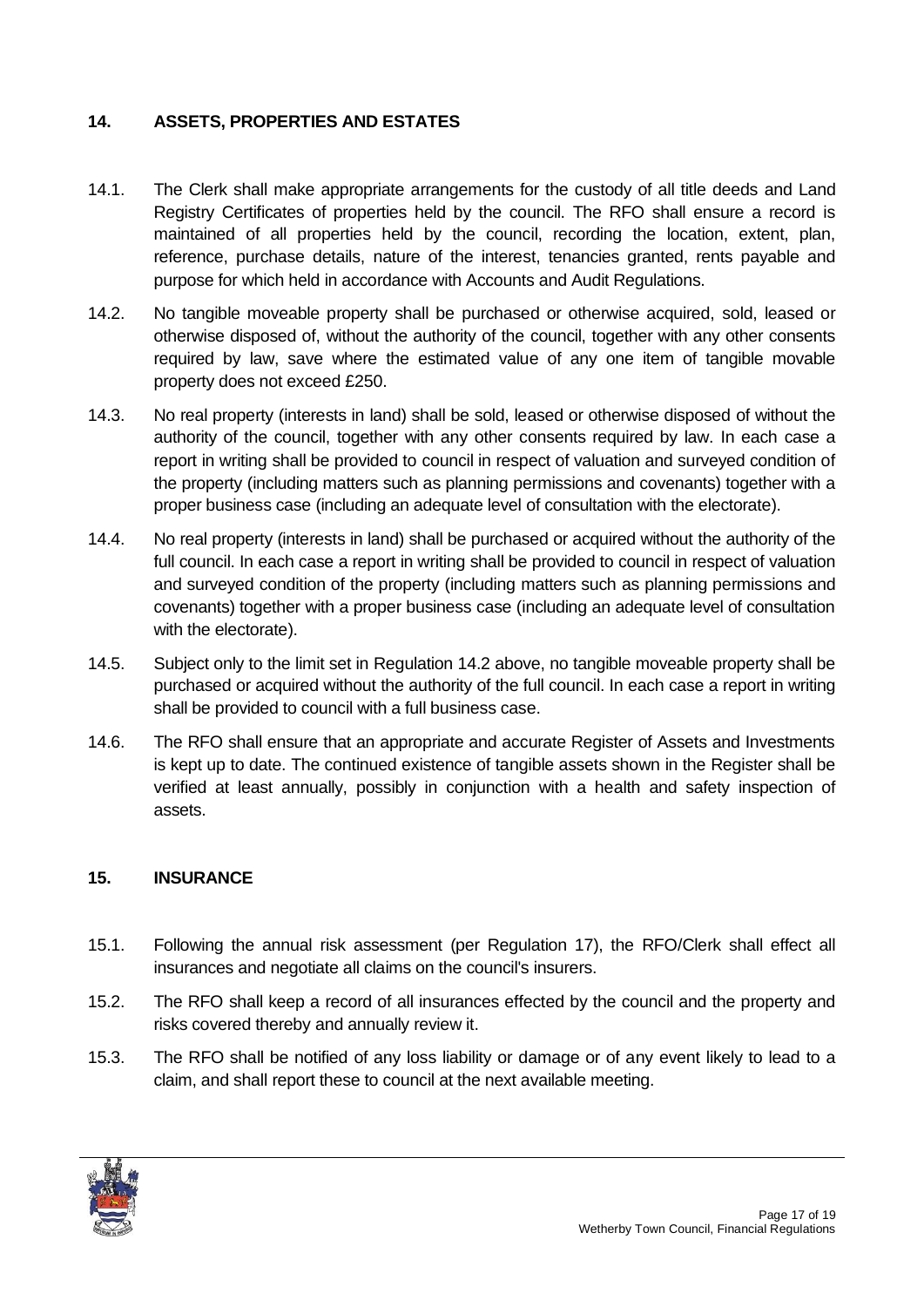15.4. All appropriate Councillors and employees of the council shall be included in a suitable form of security or fidelity guarantee insurance which shall cover the maximum risk exposure as determined by the council, or duly delegated committee.

#### <span id="page-17-0"></span>**16. CHARITIES**

16.1. Where the council is sole managing trustee of a charitable body the Clerk and RFO shall ensure that separate accounts are kept of the funds held on charitable trusts and separate financial reports made in such form as shall be appropriate, in accordance with Charity Law and legislation, or as determined by the Charity Commission. The Clerk and RFO shall arrange for any audit or independent examination as may be required by Charity Law or any Governing Document.

#### <span id="page-17-1"></span>**17. RISK MANAGEMENT**

- 17.1. The council is responsible for putting in place arrangements for the management of risk. The Clerk/RFO shall prepare, for approval by the council, risk management policy statements in respect of all activities of the council. Risk policy statements and consequential risk management arrangements shall be reviewed by the council at least annually.
- 17.2. When considering any new activity, the Clerk/RFO shall prepare a draft risk assessment including risk management proposals for consideration and adoption by the council.

#### <span id="page-17-2"></span>**18. SUSPENSION AND REVISION OF FINANCIAL REGULATIONS**

- 18.1. The council shall review these Financial Regulations at each Annual Meeting of the Town Council. The Clerk shall make arrangements to monitor changes in legislation or proper practices and shall advise the council of any requirement for a consequential amendment to these Financial Regulations.
- 18.2. The council may, by resolution of the council duly notified prior to the relevant meeting of council, suspend any part of these Financial Regulations provided that reasons for the suspension are recorded and that an assessment of the risks arising has been drawn up and presented in advance to all Councillors of council.